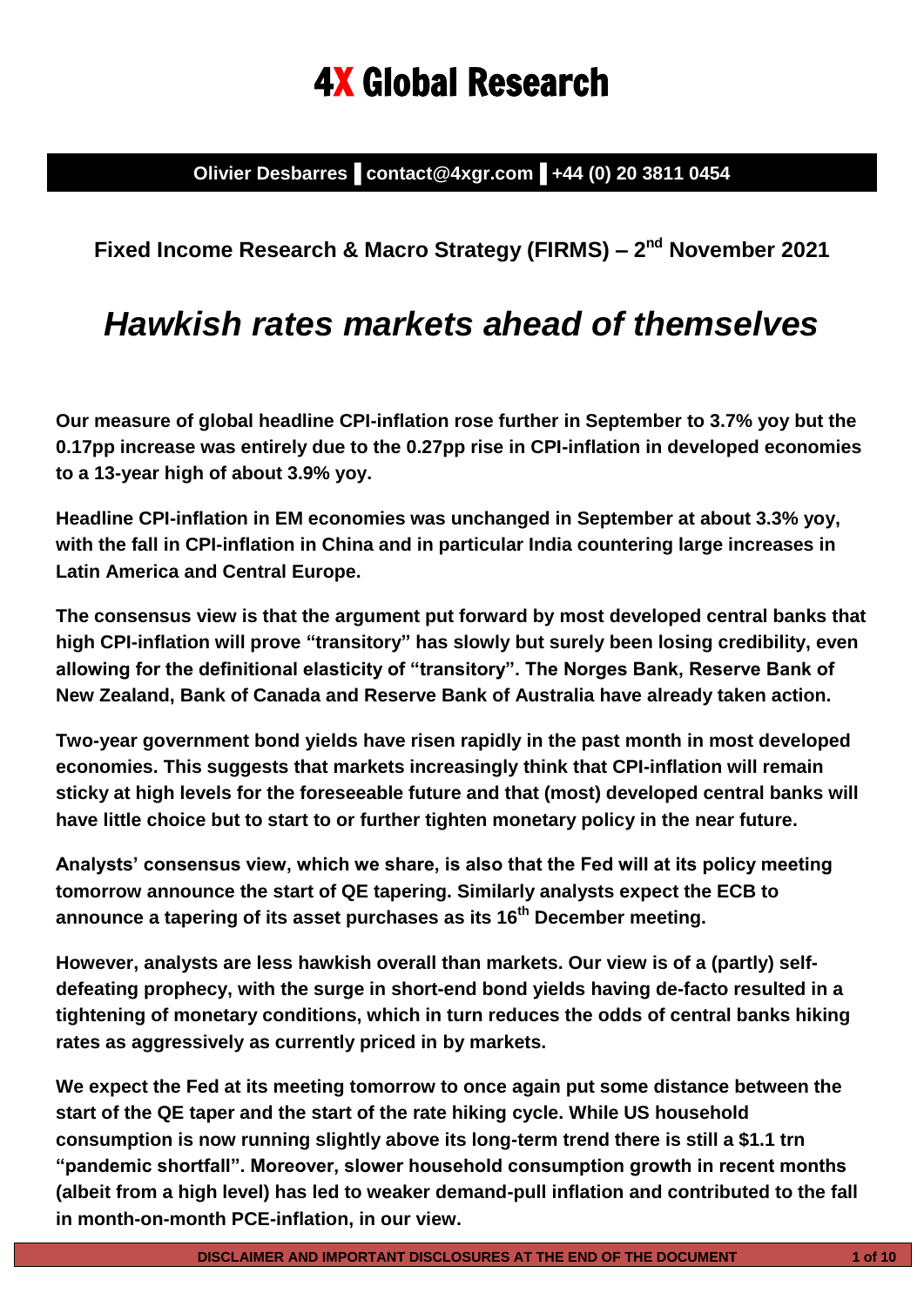## **CPI-inflation rose further in September in developed economies, stable in EM**

In [Underneath the bonnet of "sticky" global inflation](https://www.4xglobalresearch.com/wp-content/uploads/2021/10/4X-Global-Research_Underneath-the-bonnet-of-sticky-global-inflation.pdf) (12<sup>th</sup> October 2021) we noted that our measure of GDPweighted CPI-inflation in 32 major economies (which account for over 90% of world GDP) had risen sharply since May 2020 in year-on-year terms and not just because of unfavourable base effects. Data for September confirm, as we had estimated, that global headline CPI-inflation rose further to 3.7% yoy (see Figure 1).

However, the 0.17 percentage point increase since August – the largest monthly increase since May – was due entirely to the 0.27pp rise in CPI-inflation in developed economies to a 13-year high of about 3.9% yoy, according to our estimates. Headline CPI-inflation in Emerging Market (EM) economies was unchanged in September at about 3.3% yoy. This stability was mostly due to the fall in CPI-inflation in China and in particular India countering large increases in Latin America and Central Europe.



#### **Figure 1: Global headline CPI-inflation rose further in September…but a tale of two stories**

#### *Source: 4X Global Research, Eurostat, IMF, national central banks and statistics offices, World Bank*

*Note: GDP-weighted average of developed economies – Australia, Canada, Denmark, Eurozone, Japan, New Zealand, Norway, Sweden, Switzerland, United Kingdom and United States – and Emerging Market economies – Brazil, China, Chile, Colombia, Czech Republic, Hungary, India, Indonesia, Korea, Malaysia, Mexico, Nigeria, Philippines, Poland, Romania, Russia, Singapore, South Africa, Taiwan, Thailand and Turkey (using IMF GDP weights).*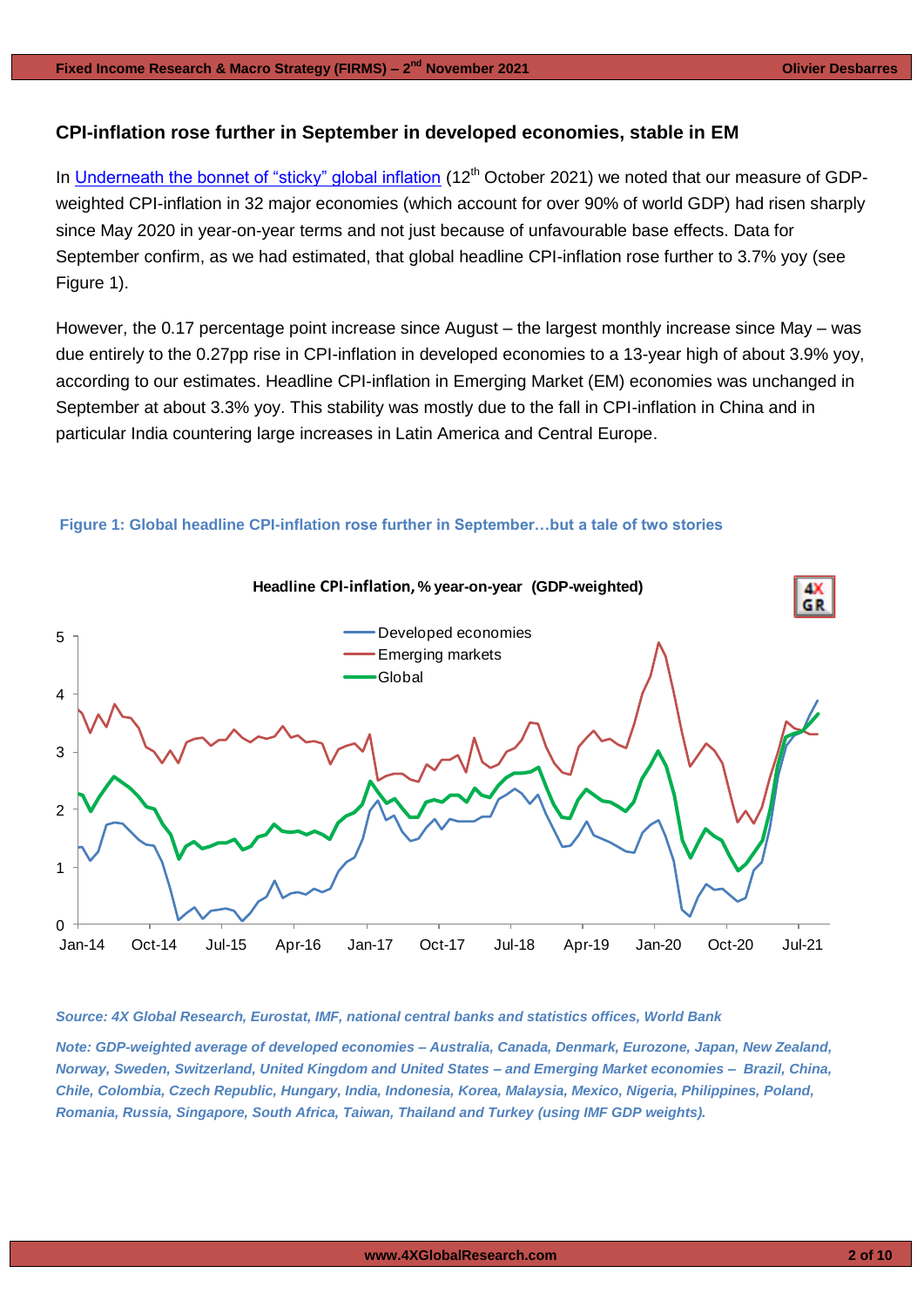## **Increasingly hawkish markets pricing in central bank monetary policy tightening**

The consensus view is that the argument repeatedly put forward by the majority of developed central banks that high CPI-inflation will prove transitory has slowly but surely been losing credibility, even allowing for fact that the definition of "transitory" is somewhat elastic. A number of developed central banks have already taken action or at least implicitly acknowledged that tighter monetary policy will be required.

- The **Reserve Bank of New Zealand** and **Norges Bank** hiked their policy rates 25bp in respectively September and October.
- The **Bank of Canada** last week caught markets off guard by announcing it would likely start hiking rates in the "middle quarters" of 2022 rather in the second half of 2022 and that it would terminate its quantitative easing program with immediate effect (it will continue to re-invest proceeds from maturing bonds to the tune of CAD 4-5bn a month in order to keep its asset holdings constant).
- The **Reserve Bank of Australia** at its policy meeting today formally abandoned its 0.1% yield target for the government's key April 2024 bond. This was in line with expectations after yields had risen to 0.75%. The RBA said it would maintain weekly asset purchases of AUD 4bn until at least mid-February 2022 but implicitly brought forward to 2023 from 2024 its expected timing for the first (postpandemic) rate hike.



## **Figure 2: Short-end government bond yields in developed markets have risen sharply in past month…**

2-year government bond yields in United States, Japan, Germany, United Kingdom, Canada and Australia

*Source: 4X Global Research, investing.com, IMF*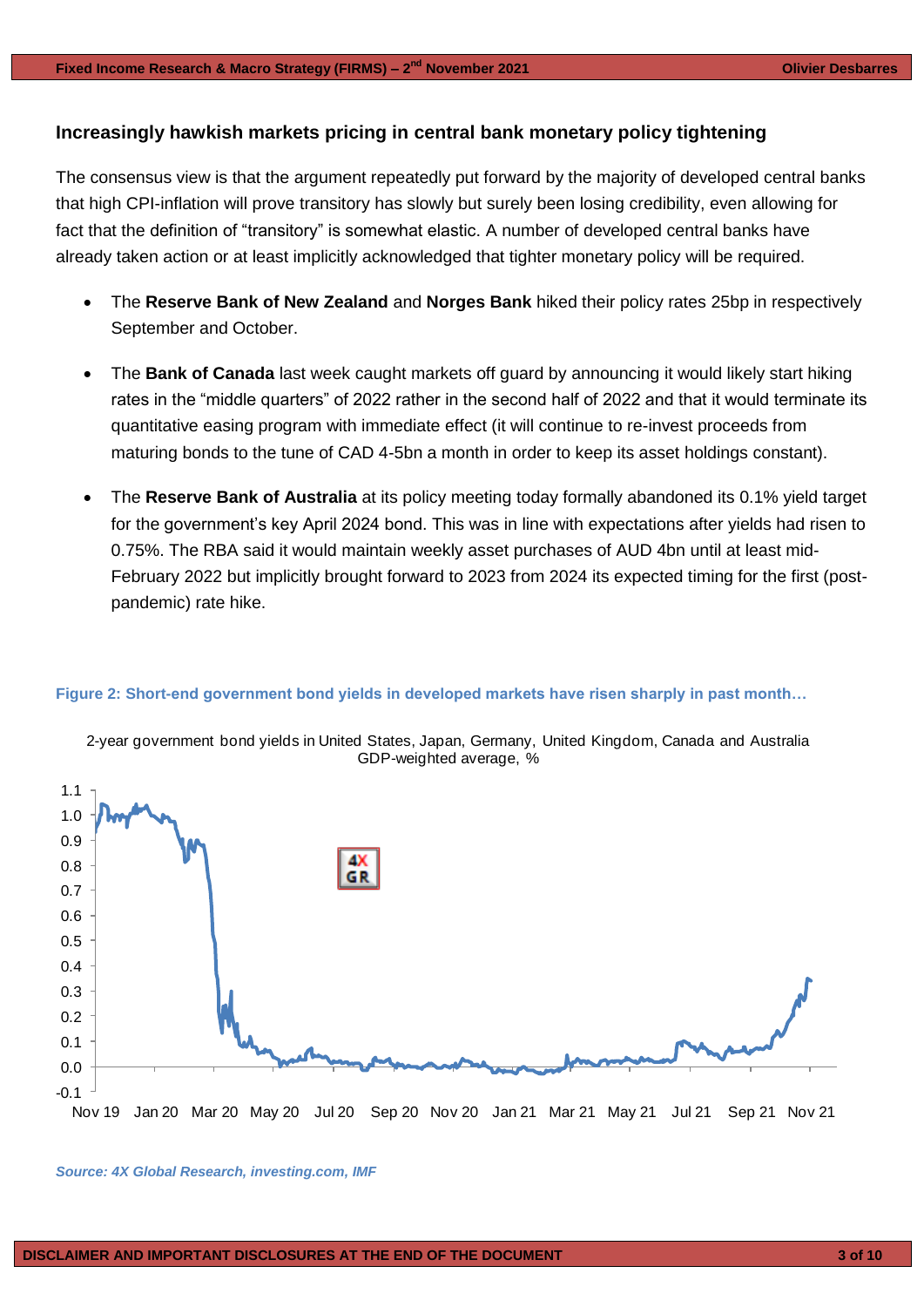Two-year government bond yields have risen rapidly in the past month in most developed economies (see Figure 2). The rise has unsurprisingly been most pronounced in New Zealand (see Figure 3). This suggests that markets are increasingly of the view that CPI-inflation will remain sticky at high levels for the foreseeable future and that (most) developed central banks will have little choice but to start to or further tighten monetary policy in the near future.

## **Figure 3: …with New Zealand, which has already hiked its policy rates, leading the way**



Change in 2-year government bond yield since 1st October, basis points

Specifically markets are now pricing in that:

- There is a 90% probability of the **RBNZ** hiking its policy rate a further 25bp (to 0.75%) at its 24<sup>th</sup> November policy meeting.
- The **Norges Bank** will hike its policy rate 25bp (to 0.50%) at its December meeting, in line with the central bank's forward guidance of quarterly rate hikes.
- The **Bank of Canada** will start hiking its policy rate, which was left unchanged last week at 0.25%, as early as January 2022 and by a total of five 25bp hikes next year.
- The Bank of England will hike its policy rate by 15bp to 0.25% at its meeting on 4<sup>th</sup> November and hike rates by a further 75bp next year to about 1.00%. Governor Bailey, who has stressed the need to prevent high inflation from becoming permanently embedded, has so far done nothing to quell these market expectations.

*Source: 4X Global Research, investing.com*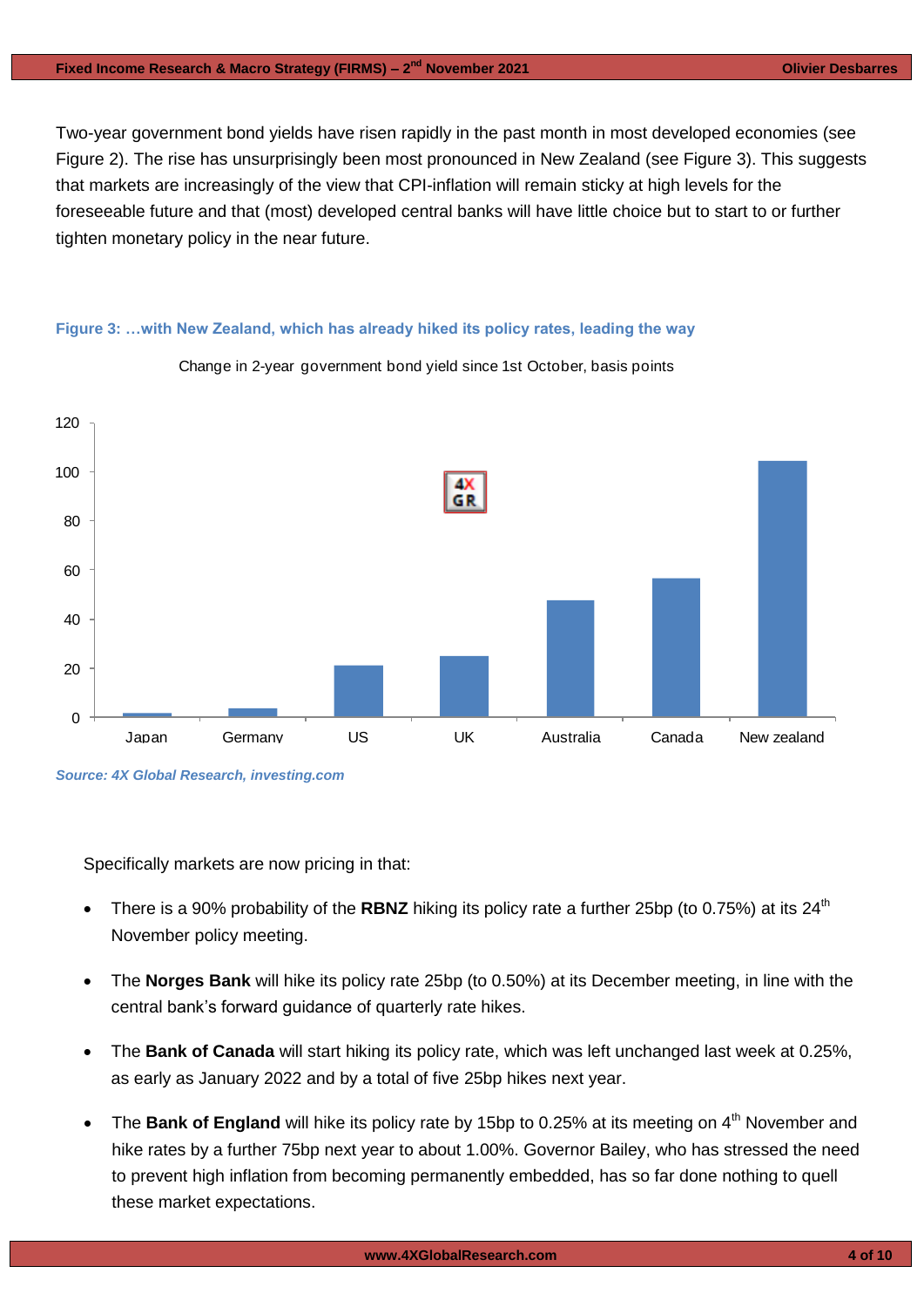The **Reserve Bank of Australia** (RBA) will start hiking its policy rate (currently 0.10%) as early as March-April 2022.

Analysts' consensus view, which we share, is also that the **Federal Reserve** will at its policy meeting on 3rd November announce that it will start tapering its QE program (see Powell Put in play but greater challenges [ahead,](https://www.4xglobalresearch.com/wp-content/uploads/2021/09/4X-Global-Research_Powell-Put-in-play-but-greater-challenges-ahead.pdf) 1<sup>st</sup> September 2021). However, there is still some debate as to the exact timing and modalities of the Federal Reserve's tapering of monthly purchases of Treasuries and agency mortgage‑backed securities currently running at respectively \$80bn and \$40bn.

Similarly analysts expect the **European Central Bank** to announce a tapering of its asset purchases as its 16<sup>th</sup> December policy meeting.

Finally, according to our calculations the **Bank of England** remains on track to complete its purchases of Gilts by year-end, as planned (its current holdings amounted to £849.7bn on  $27<sup>th</sup>$  October and based on weekly purchases of about £3.4bn the Bank of England will hit its target of £875bn in the second half of December).

## **Rising government bond yields and monetary policy tightening: a prophet's dilemma?**

**Analysts are however less hawkish than markets, in particular with respect to the RBA, Bank of Canada and Bank of England**. The consensus view is that the first RBA rate hike may not materialise before late-2022 or even 2023, due in part to the sharp fall in Australian CPI-inflation in Q3 to 3.0% yoy from 3.8% yoy in Q2 and headwinds to economic growth from domestic lockdowns and social distancing restrictions still in place. Analysts are also divided as to whether a majority of the nine Monetary Policy Council members of the Bank of England will on Thursday vote in favour of hiking the policy rate from its record-low of 0.10%. In any case analysts are of the view, which we share, that it will hike rates by far less than 85bp between now and end-2022.

**Overall, we think hawkish interest rate markets may have got slightly ahead of themselves**. The surge in short-end government bond yields in most developed economies since early October has de-facto resulted in a tightening of monetary conditions. For example most banks and mortgage providers in the United Kingdom have already increased their mortgage rates without the bank of England having lifted a finger.

Effectively, markets have already done some of the central banks' "dirty work". The rise in short-end government bond yields reduces the odds of central banks hiking rates as aggressively as currently priced in by markets, in our view – a self-defeating prophecy (or prophet's dilemma), at least partly. We indeed think that in coming months some developed central banks could conceivably try to cool market expectations of rate hikes and more broadly monetary policy tightening in order to cap short-end government yields and avoid a rapid tightening of monetary conditions weighing on economic growth.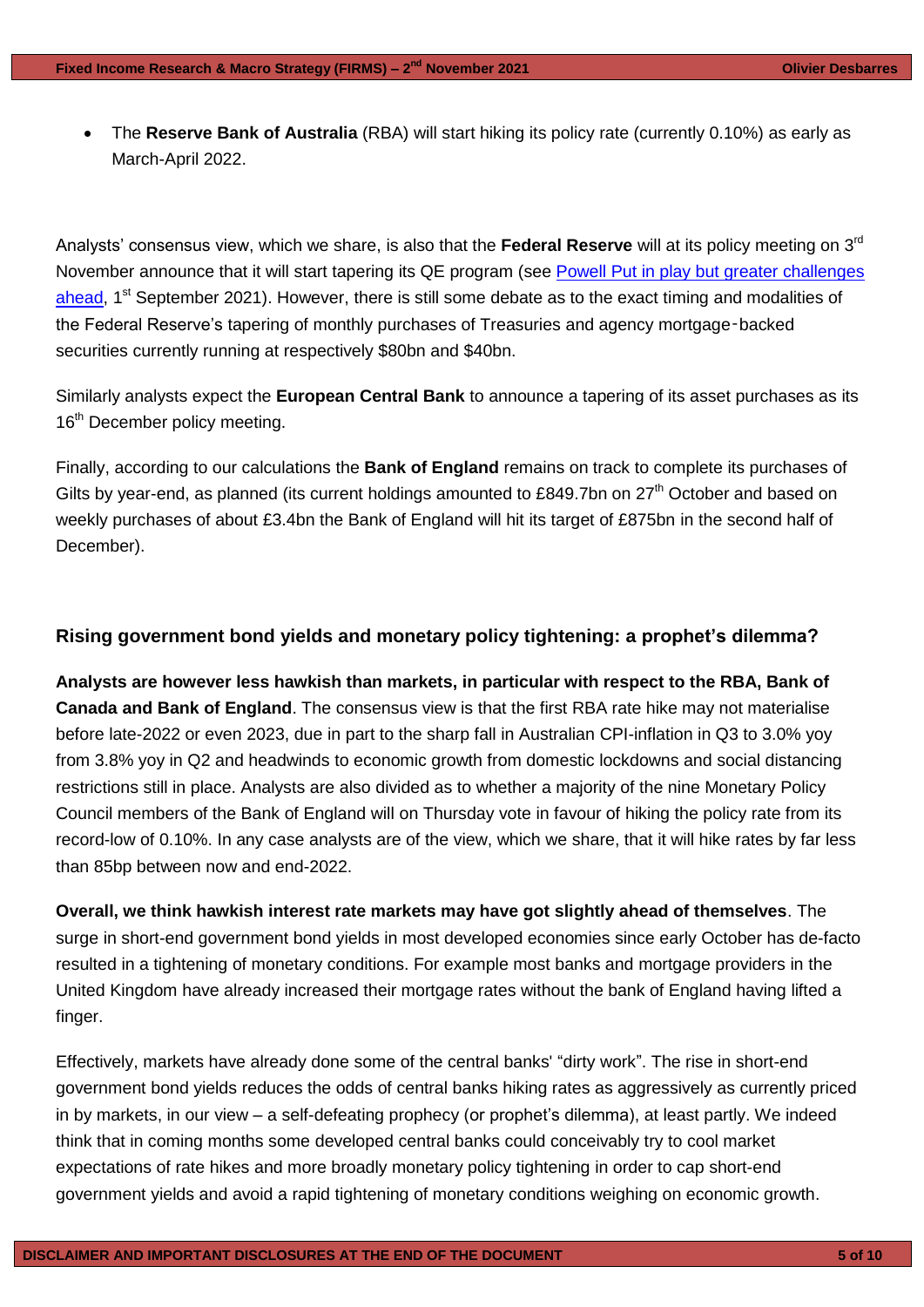## **Federal Reserve – tapering one thing, hiking rates may well require stronger consumption**

We certainly expect the Federal Reserve at its policy meeting tomorrow to once again, as it did at its 22<sup>nd</sup> September policy meeting, put some distance between the start of the QE taper and the start of the policy rate hiking cycle. Chairperson Powell in his pre-prepared [press conference](https://www.federalreserve.gov/mediacenter/files/FOMCpresconf20210922.pdf) statement emphasised that *"The timing and pace of the coming reduction in asset purchases will not be intended to carry a direct signal regarding the timing of interest rate liftoff, for which we have articulated a different and substantially more stringent test*". Moreover, the updated "dot-chart" showed that half of the 18 FOMC members thought it would be appropriate to hike the policy rate by 25bp in 2022 but beyond 2022 FOMC members remained still very divided as to how high the policy rate should go.

Our reasoning is that while US household consumption is running slightly above its long-term trend it has in no way made up for the "loss" of consumption in the 12 months to March 2021. Moreover, slower household consumption growth in recent months (albeit from a high level) has led to weaker demand-pull inflation and contributed to the fall in month-on-month PCE-inflation, in our view.

Personal Consumption Expenditure (PCE) at current prices rose on average by 4.4% per annum in 2018- 2019. The red line in Figure 4 depicts PCE had it continued to rise at this annual rate in 2020-21. According to our estimates actual PCE (blue line) returned to trend in April 2021 and in June-September 2021 was actually slightly above trend. However, cumulative PCE between January 2020 and September 2021 was still about \$1.1 trn (or 4.1%) lower than if PCE had continued to increase at 4.4% per annum.



## **Figure 4: US household consumption back on trend but still a \$1.1 trn "pandemic shortfall"**

*Source: 4X Global Research, US Bureau of Economic Analysis*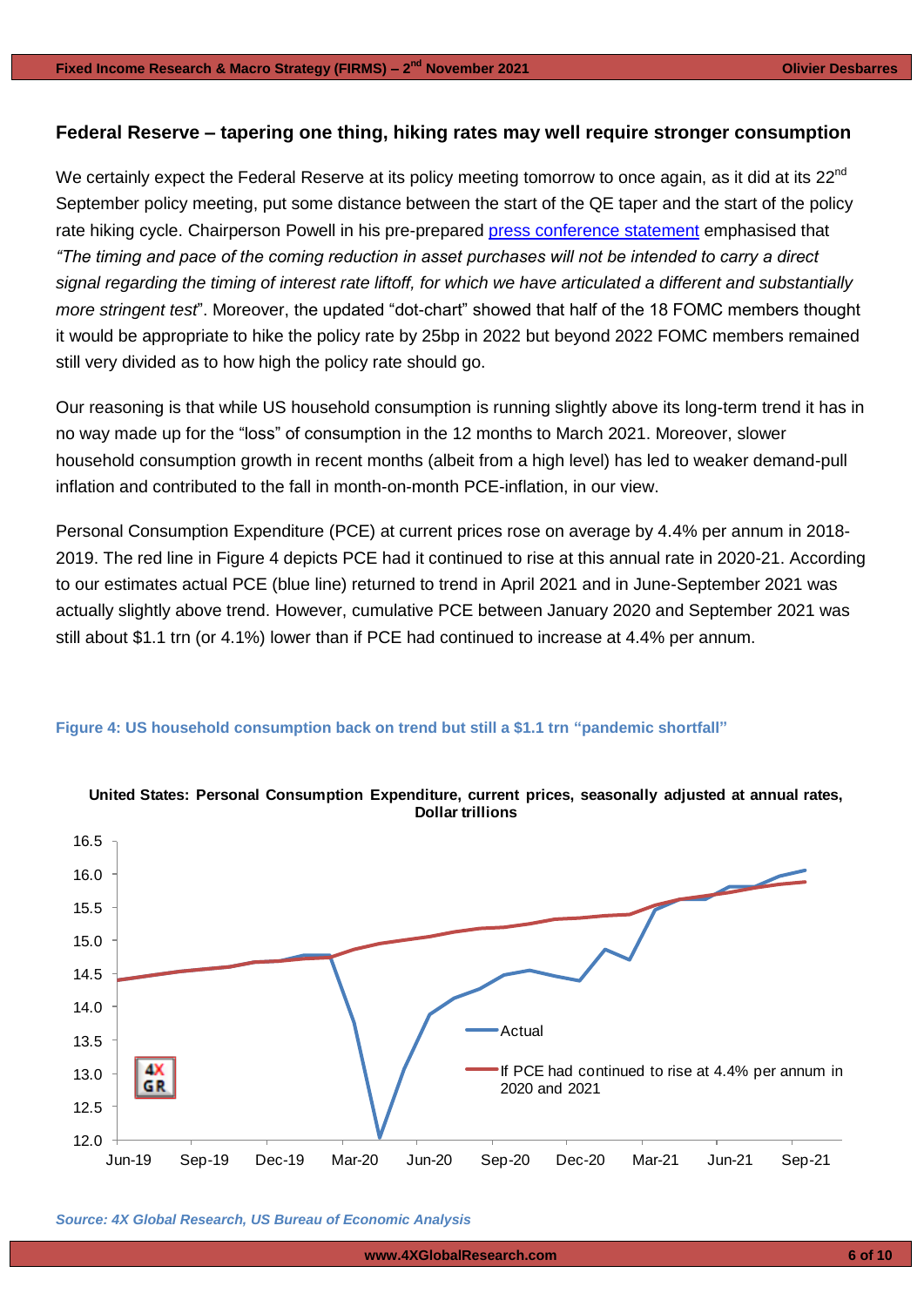The reason for this significant PCE "pandemic shortfall" – equivalent to the annual GDP of the Netherlands – is that while PCE on goods (which can be proxied by retail sales) has surged well above trend, PCE on services (which in the US has historically been more than twice as large as PCE on goods) has remained very weak. Specifically, cumulative PCE on goods between January 2020 and September 2021 was about \$0.5 trn (or 5.7%) higher than if PCE on goods had continued to increase at 3.8% per annum (its average annual growth rate in  $2018-2019$  – see Figure 5.

## **Figure 5: US consumption of goods has sky-rocketed…**





*Source: 4X Global Research, US Bureau of Economic Analysis*

Conversely, cumulative PCE on services between January 2020 and September 2021 was about \$1.6 trn (or 8.4%) lower than if PCE on services had continued to increase at 4.7% per annum (its average annual growth rate in 2018-2019) – see Figure 6. There a number of reasons for this stark discrepancy between spending on goods and services. First, social distancing restrictions have until recently deprived or limited consumer access to many services (which, unlike most goods, cannot be purchased on-line). Second, US consumers postponed some of their goods purchases but this has been harder to do for services (after all there are only so many meals, movies or holidays the average household can consume at any one time).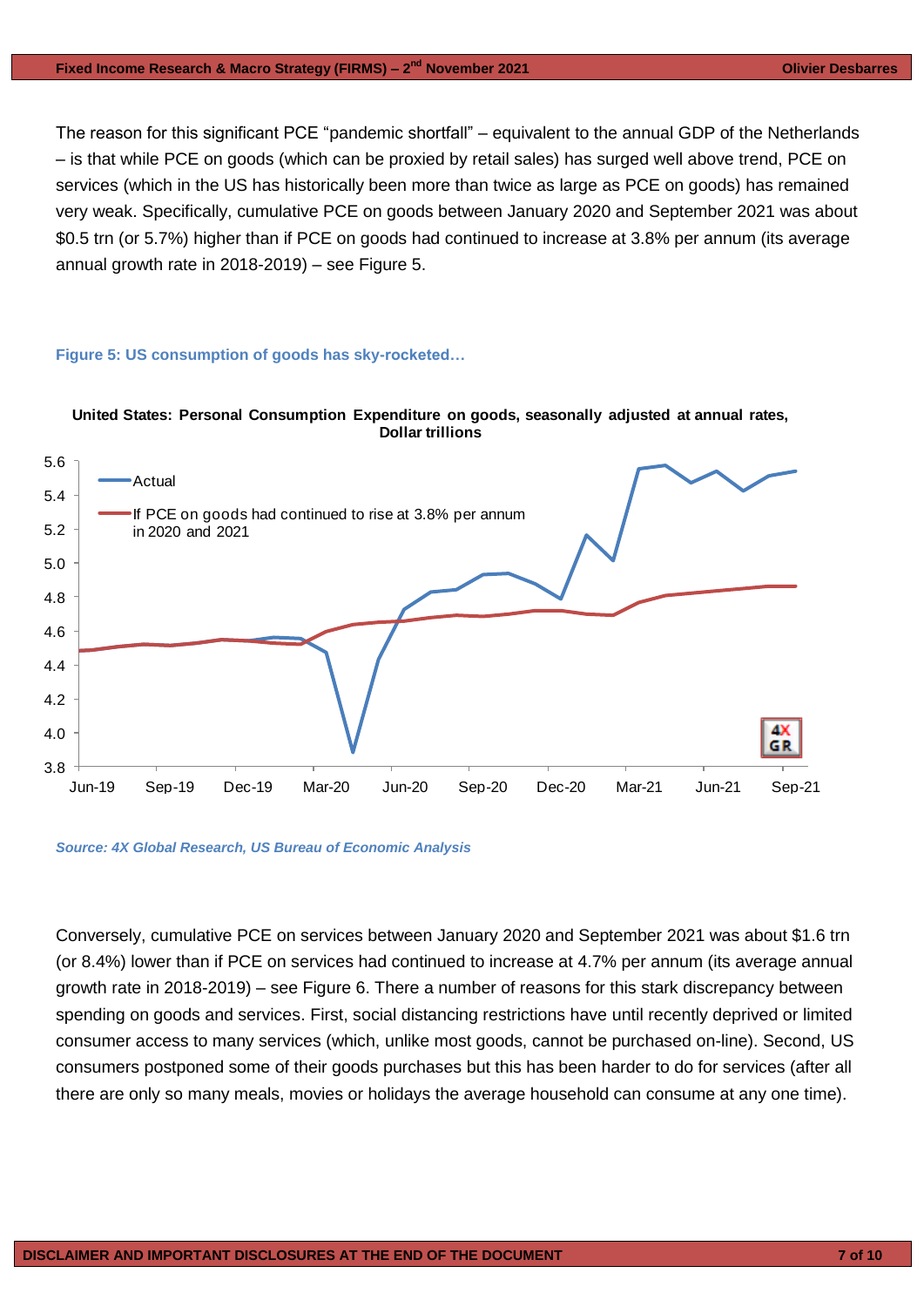## **Figure 6: ….but US consumption of services still well below historical trend**





*Source: 4X Global Research, US Bureau of Economic Analysis*

In any case we think the Federal Reserve will be comfortable letting household consumption (and by extension the economy) run a little hot for a while in order to at least partly make up for the collapse in demand last year. Moreover, while in level terms PCE is back on trend, its monthly rate of growth slowed in Q3, averaging only 0.5% mom according to our calculations (see Figure 7).

We would argue that this has helped temper the month-on-month rate of PCE-inflation. Nevertheless, the still material gap between the rates of PCE and PCE-inflation suggests to us that supply-push inflation (including high commodity and energy prices) – over which the Federal Reserve has arguably limited influence – rather than demand-pull inflation (i.e. consumption) – over which the Federal has greater influence – is still the major factor driving high PCE-inflation rates. Irrespective of developments in international commodity and energy prices medium-term, we think the Federal Reserve will want greater evidence that PCE is on a strong footing before looking to hike its policy rate.

Forecasting PCE growth is complex as it is driven by a significant number of inter-related and often selfreinforcing factors. Yet our detailed analysis shows a strong, positive historical correlation between disposable income (including wages & salaries), US consumer confidence, households' net-worth (including equity holdings), and PCE (see [The key quartet: US income, confidence, net worth and](https://gallery.mailchimp.com/948838a86ce72ab6d8019a39d/files/c09adf3c-3f2b-4f46-94fc-006835409bec/4X_Global_Research_The_key_quartet__US_income_confidence_net_worth_and_consumption.pdf)  [consumption,](https://gallery.mailchimp.com/948838a86ce72ab6d8019a39d/files/c09adf3c-3f2b-4f46-94fc-006835409bec/4X_Global_Research_The_key_quartet__US_income_confidence_net_worth_and_consumption.pdf) 18<sup>th</sup> October 2019).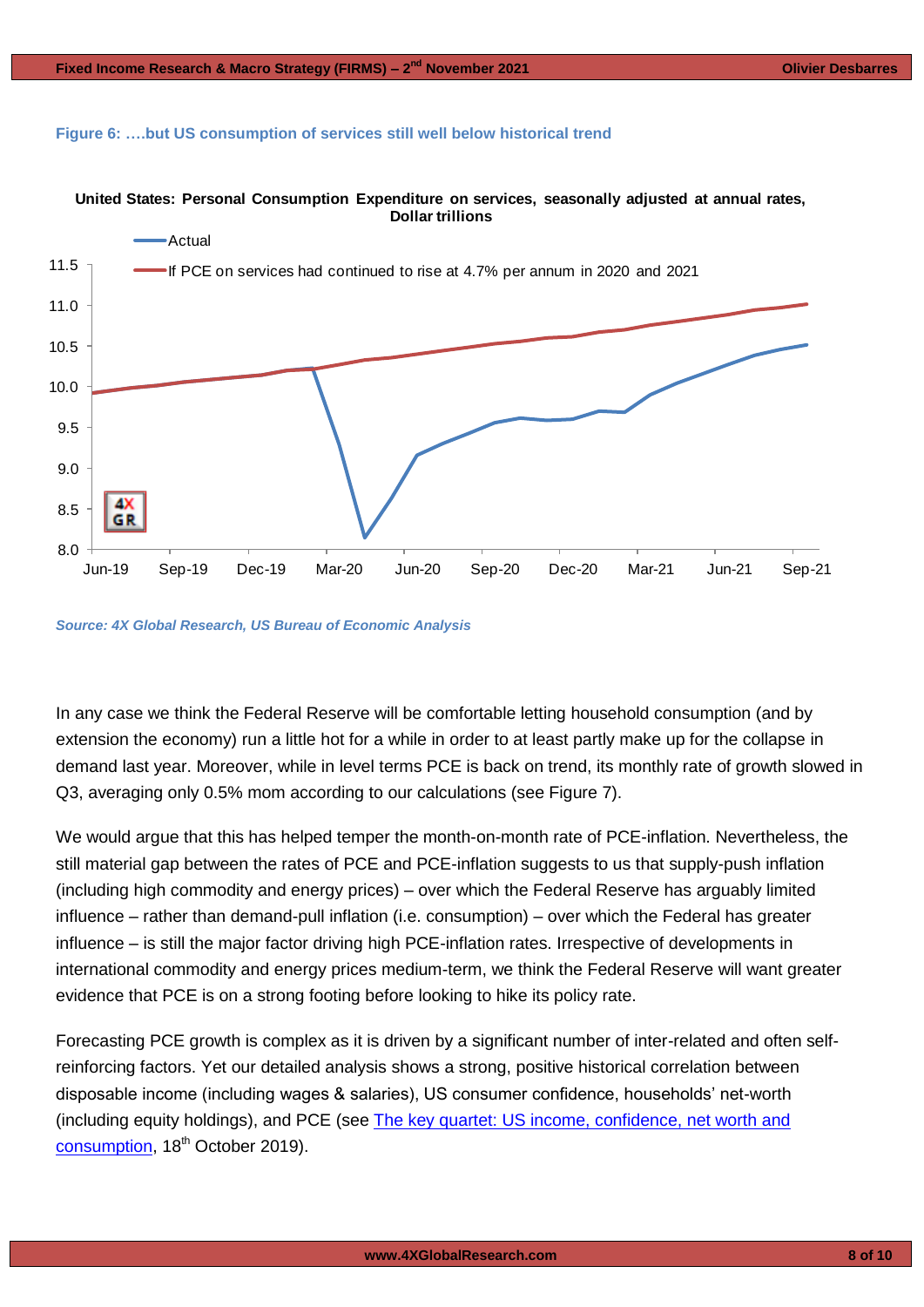



#### *Source: 4X Global Research, US Bureau of Economic Analysis*

The rally in the S&P 500 to a record high and fall in the US savings rate back to its pre-pandemic ratio of about 7.5% of disposable income bode well for PCE near-term, in our view. However, disposable income (in current prices) was flat in August and contracted 1.3% mom in September. Moreover, the Conference Board consumer confidence index fell sharply in August and again in September to a 7-month low of 109.8 and despite rebounding in October to 113.8 remains well below its average level in June-July of 127.

US household consumption remains robust both in absolute terms and relative to household consumption in other major economies, including the Eurozone and United Kingdom, but not all the elements are currently in place for US PCE to take another leg up, in our view – a theme we will explore in forthcoming *FIRMS* reports.